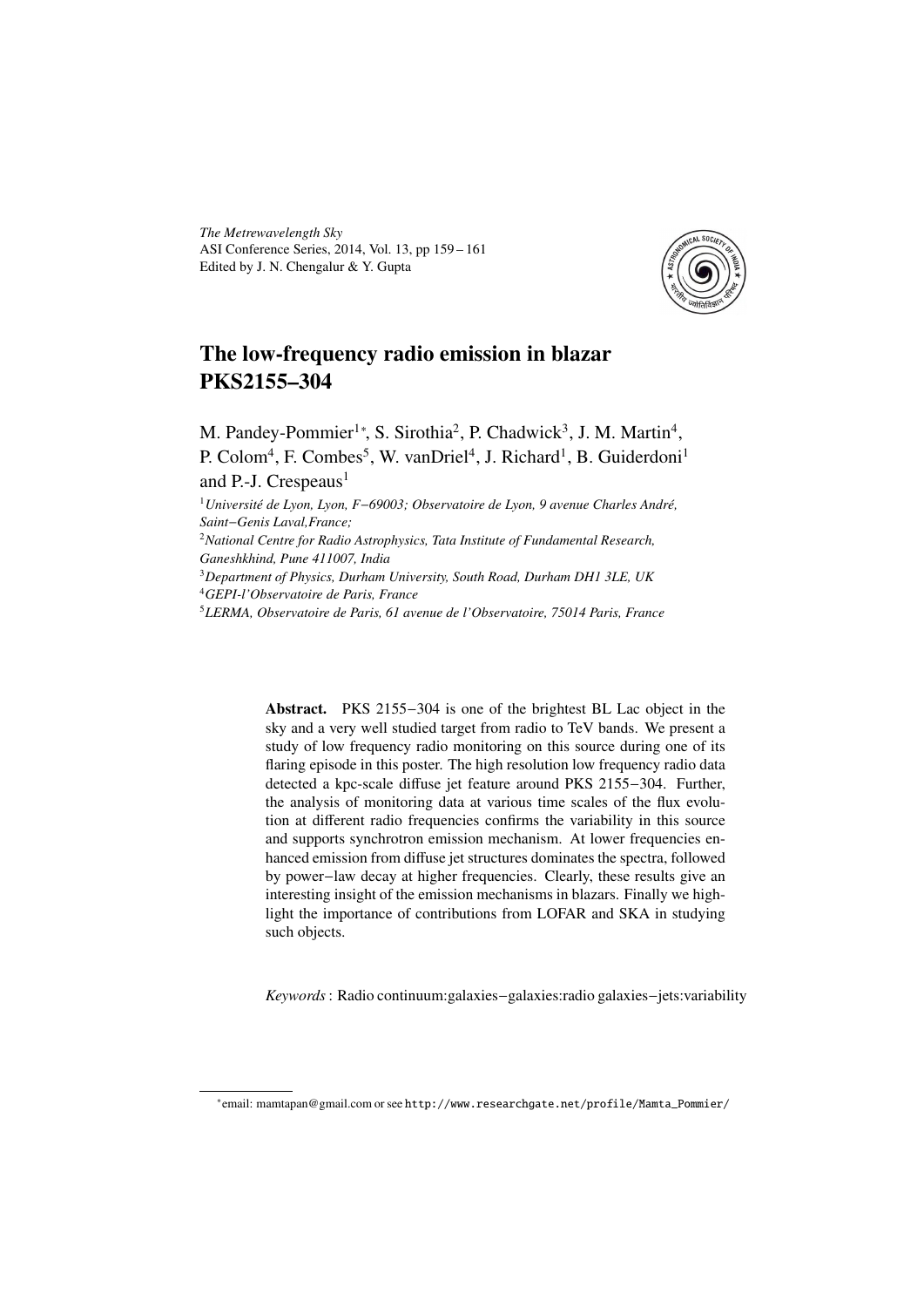

Figure 1. *Left Panel:* GMRT contours at 610 MHz overlaid on 235 MHz grey scale image. *Right Panel:* Radio light curve of 2008 flare in PKS 2155−304 (Pandey−Pommier et al. 2014)

## 1. Summary

We present results from low frequency Giant Meterwave Radio Telescope (GMRT) monitoring of most distant blazar PKS 2155−304 (z = 0.117) (Chadwick et al. 1999) and confirm the presence of (> 350) kpc−scale jet structure, thanks to our deep images with high sensitivity and arcsec-scale resolution (rsee Fig. 1(*Left Panel*)). The diffuse radio emission of different scales (few 10s of kpc) were already detected in less deeper maps in the past in PKS 2155−304 at different locations (Beuchert et al. 2010; Liuzzo et al. 2013). Further, the spectral index analysis between 610 and 235 MHz GMRT data suggests that the emission in the radio lobe is steepest near the outer edge with  $\alpha = -1.5$  and gets less steep near the center (-1 <  $\alpha$  < 0). The core region shows flatter spectral index with ( $\alpha = -0.2$ ) in agreement with VLA observations. Detailed discussion on the jet energetics is being written up for publication (Pandey−Pommier et al. 2014).

The source is also known to exhibit significant variability, both on long-term (months) and short-term (days to hours) time scales from radio up to gamma-ray wavelengths. The radio monitoring observations were performed following the bright flare detected at gamma-rays with High Energy Spectroscopic System (H.E.S.S.) instrument (Aharonian et al. 2005). The radio light curve derived from our simultaneous data available at 0.61 GHz with the GMRT and at 1.4 and 2.7 GHz with Nancay Radio Telescope (NRT) (see Fig. 1 *Right Panel*) clearly suggests that the emission from diffuse jet structure dominates at lower frequencies and shows variability of the compact core component in agreement with that at higher frequencies. Thus radio monitoring on blazars along with multi wavelength data provides an important constraint on their Synchrotron Self Compton (SSC) emission models (Aharonian et al. 2009, Band and Grindlay 1985). Thanks to upcoming radio facilities with high sensitivity and resolutions like LOFAR (10−240 MHz) and SKA (70 MHz − 10 GHz), operating at low frequencies, it will be possible to detect many more such faint jet structures in blazars.